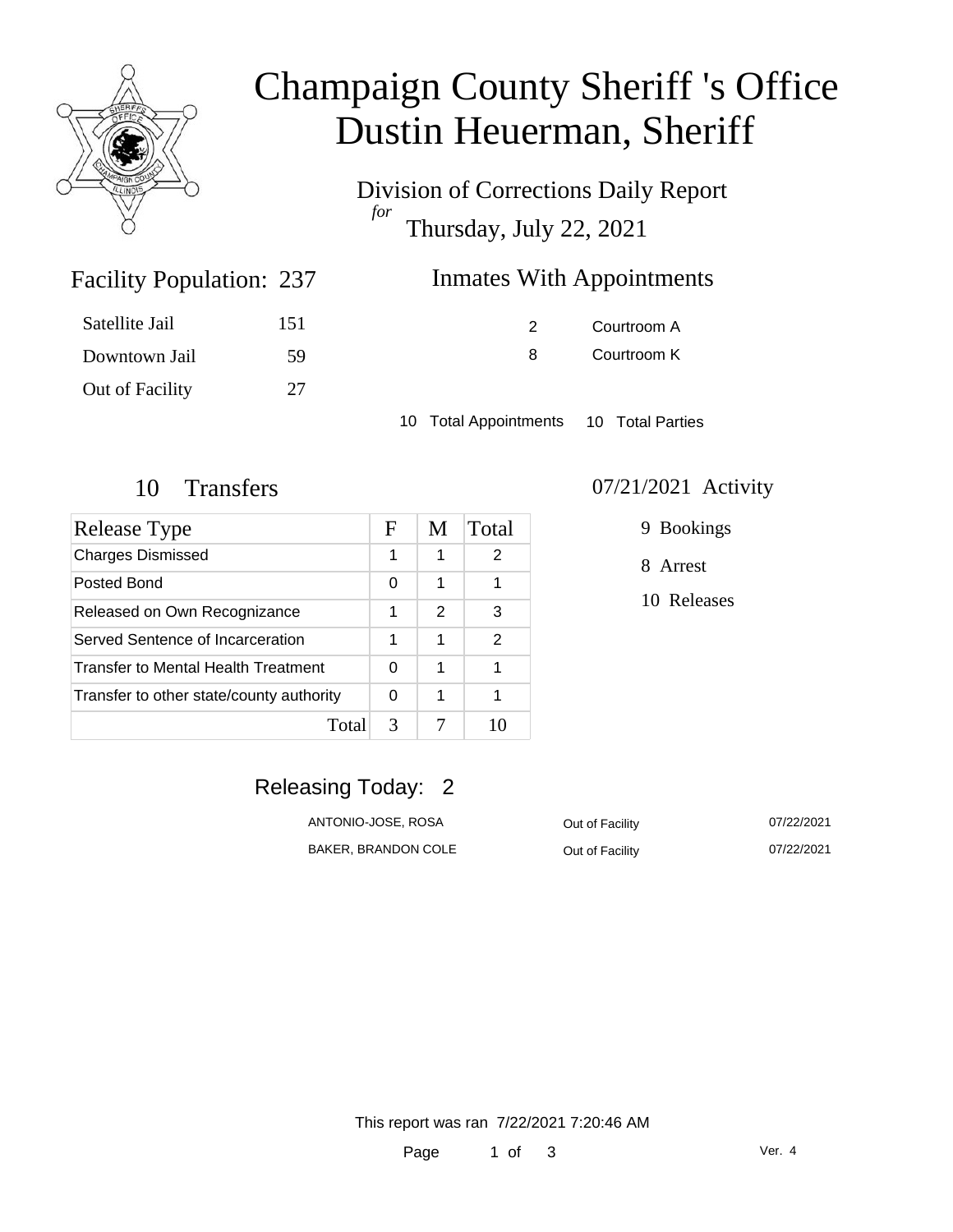

# Champaign County Sheriff 's Office Dustin Heuerman, Sheriff

Division of Corrections Daily Report *for* Thursday, July 22, 2021

#### Custody Status Count

- Electronic Home Dentention 25
	- Felony Arraignment 9
		- Felony Other 3
	- Felony Pre-Sentence 5
		- Felony Pre-Trial 134
	- Felony Sentenced CCSO 14
	- Felony Sentenced IDOC 17
		- Hold Other 3
		- Hold Sentenced IDOC 1
	- Misdemeanor Arraignment 2
		- Misdemeanor Pre-Trial 6
			- Petition to Revoke 4
			- Remanded to DHS 13
		- Traffic Sentenced CCSO 1
			- Total 237

This report was ran 7/22/2021 7:20:46 AM